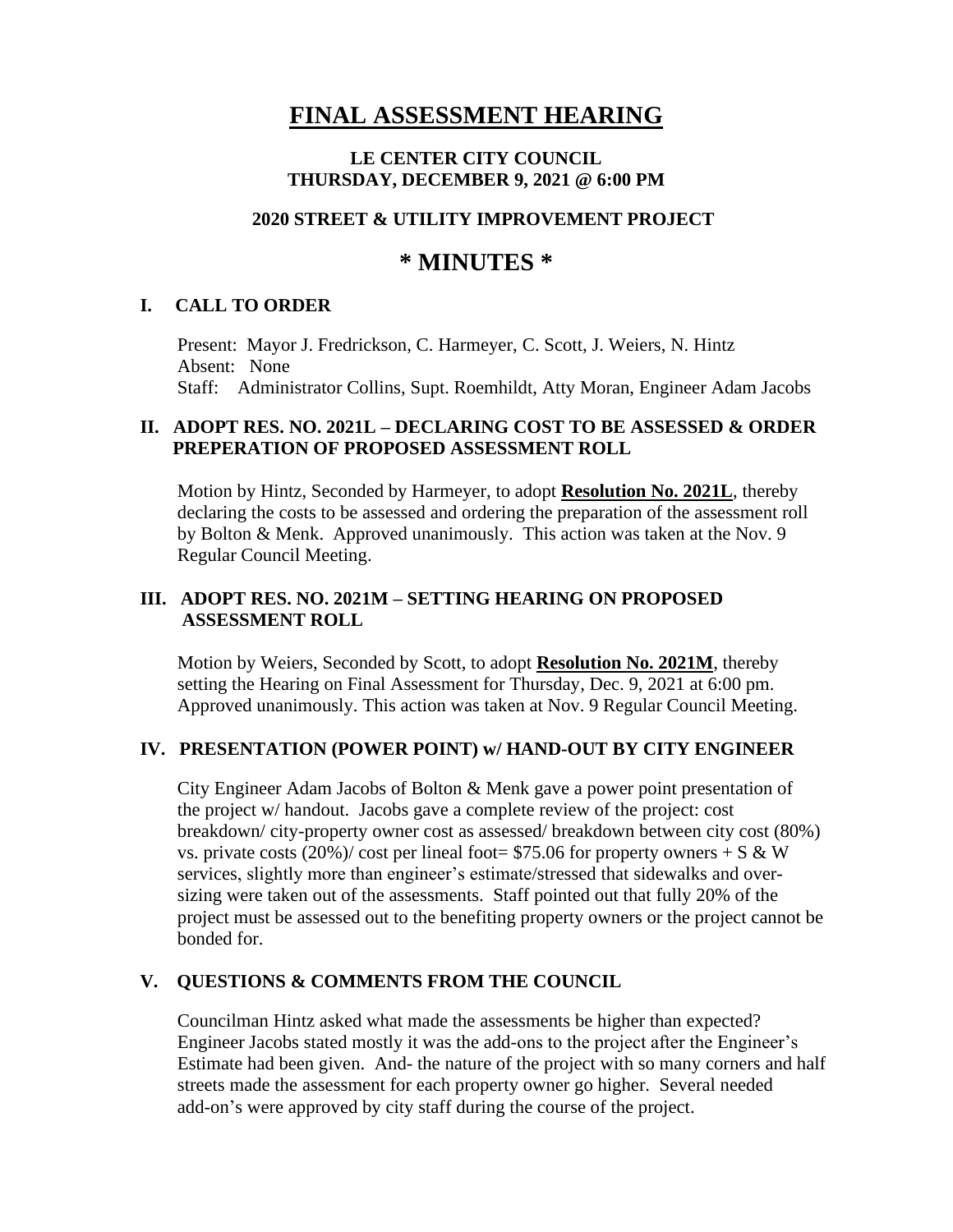#### **VI. QUESTIONS & COMMENTS FROM THE PROPERTY OWNERS**

LuAnn Leach @ 585 No. Waterville Ave. stated she has property line issues she disputes are in the city limits; even though the county land records show them being in city limits. She submitted a letter to council asking for her assessment be lowered.

 Brett Mason @ 610 No. Park Ave. thanked the council for fixing the streets. Asked about the add-on's and additional addendums that were signed, who signed them? Were the property owners notified of the changes? Wanted answers to these questions. Was/ Is there a plan for Sixth Street in the future- going to the west of his property, that he had to pay for additional street costs? Storm sewer catch-basin issue: he hopes it will work as designed but has his doubts. Will wait until next spring to see how it works.

 Paul Factor @ 615 No. Park Ave. asked how the assessment for his property was figured? Sixth Street in front of his house was vacated, so why was his so high? It was almost double what he thought it would be. Engineer Jacobs stated that it is the adjoining and "benefitting" properties that get charged out. His whole property benefits from the improvement, not just the adjoining footage along the street. In an effort to be fair to other property owners, his whole property frontage was considered into his assessment, just like all the other property owners. Somewhat accepted….

 Jeanie Braun @ 320 No. Park Ave. asked how long does she have until she can pay this off interest free? Collins= 30 days from the date of approved assessment roll.

 Anonymous – were the sidewalks required to be put in? Mayor= No, that was our choice for the safety of kids walking to school and other.

 Anonymous – why were all the trees taken out? Couldn't they have been moved? Council – No, every tree was inspected; most were at the end of their life span. And far too big and costly to be moved to another location. Yes the trees will be replaced.

Letters contesting their assessments were received from:

- 1) LuAnn Leach @ 585 No. Waterville Ave.
- 2) Tom Dwyer @ West Spors Street (un-developed side lot)
- 3) Mary Dwyer @ 380 No. Park Ave.

Council, staff, & attorney will work with these properties to try to settle differences.

#### **VII. ADOPT RESOLUTION TO CERTIFY PROJECT ASSESSMENT ROLL**

After all discussion and questions were answered; Motion by Harmeyer, Seconded by Scott, to adopt **Resolution No. 2021N**, thereby approving to certify the 2020 Street & Utility Improvement Project Assessment Roll.Approved unanimously.